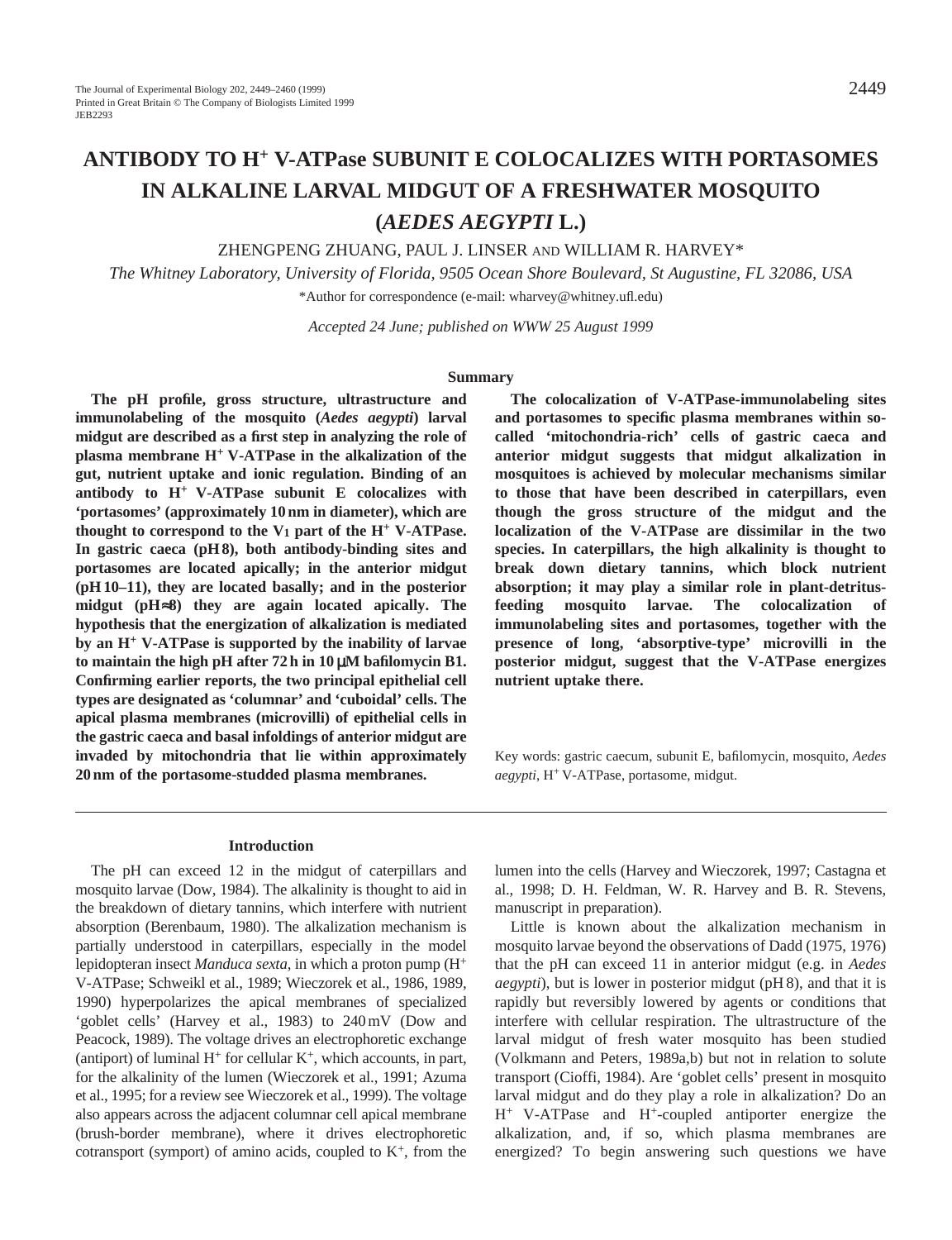analyzed the structure and ultrastructure of the midgut of larval *Aedes aegypti* and localized the H+ V-ATPase by immunohistochemistry. Our results are consistent with the hypothesis that an H+ V-ATPase does energize the alkalization of mosquito larval midgut and that the process may be similar at the plasma membrane level to that in caterpillars, even though the tissue and cellular structures are quite different in the two types of insect.

#### **Materials and methods**

#### *Rearing mosquitoes*

Dry *Aedes aegypti* L. eggs were provided by Dr D. R. Barnard of the Center for Medical, Agricultural and Veterinary Entomology, Gainesville, Florida, USA. Eggs (approximately 0.4 ml total volume) were placed in a glass bottle (30 ml, halffilled with aerated well water) along with 1–2 drops of artificial food consisting of  $30 g$  of bovine liver powder and  $20 g$  of baker's yeast in 1 l of water. After vigorously agitating the eggs and food in the bottle, the mixture was allowed to stand for 2 h while the larvae hatched. The hatchlings were transferred to a plastic tray (50×25×10 cm) which was half-filled with well water and 30–50 ml of the artificial food. Trays were kept in a cool (25 °C) dimly lit room until the fourth instar larvae were removed for study.

#### *Preparation and fixation of tissue*

To dissect out the midgut, the anal segment together with the saddle papillae and head were removed using forceps, and the remaining body was gently teased apart, starting with the thorax, where the gastric caeca are located. In some cases, the gut contents enclosed in the peritrophic membrane simply slid out, leaving behind the empty midgut, which was pulled out using forceps. The isolated midguts from approximately 20 individuals were placed in ice-cold, freshly prepared 3 % glutaraldehyde overnight at 4 °C. The tissue was rinsed seven times in  $0.1 \text{ mol}^{-1}$  sodium phosphate buffer, pH 7.2, then placed in 1 % osmium tetroxide, in the same buffer, for 1 h at 4 °C. Samples were subsequently rinsed twice with ice-cold distilled water and dehydrated in an ethanol series (50 %, 75 %, once each for 15 min; 95 %, 100 % twice each for 15 min), culminating in two changes of propylene oxide with a waiting period of 15 min after each change. The samples were then placed in Epon mixture/propylene oxide (1/1) for 45 min at room temperature  $(22-25 \degree C)$ . Finally, samples were transferred from vials into fresh Epon mixture in molds and polymerized in an oven at 60 °C for 72 h.

#### *Light and electron microscopy*

Semithin  $(0.5-1.5 \,\mu\text{m})$  sections were cut with a diamond knife (Micro Star) on a Sorvall Porter-Blum ultramicrotome (MT-2) and stained with 1 % Methylene Blue for approximately 4 min at 94 °C. The Methylene Blue solution was freshly prepared, by mixing equal volumes of 1 % Methylene Blue plus 1% sodium citrate together with 1% Azure II, and filtered prior to being mixed for staining.

Ultrathin (7–12 nm) sections (i.e. silver to gold) were cut with the same knife. The sections were collected on grids and stained with 3 % aqueous uranyl acetate for 8 min followed by staining for 16 min in lead citrate (Reynolds, 1963). Sections were examined with a JEM-100 CXII transmission electron microscope opeating at 60 kV.

#### *Immunocytochemistry*

Using the methods of Linser et al. (1997), larvae were fixed overnight in 4 % paraformaldehyde and then cryoprotected in 30 % sucrose in Tris-buffered saline (TBS). They were then embedded in OCT compound (Tissue-Tek) and stored at  $-30$  °C until they solidified. Frozen sections (10–12  $\mu$ m) were cut and incubated with primary monoclonal antibody (hybridoma supernatant) against H<sup>+</sup> V-ATPase for 1 h. Antibody binding was visualized using fluorescein isothiocyanate (FITC)-conjugated secondary antibody at a dilution recommended by the commercial producer (goat antimouse IgG; Jackson Immuno Research Laboratories Inc). The same sections were counterstained with 4',6-diamidino-2phenylindol (DAPI) to visualize cell nuclei (Linser et al., 1997) and Rhodamine-conjugated Phalloidin (Sigma) to visualize muscles.

#### *pH measurements in vivo*

Early fourth instar larvae (5–6 days after hatching) were removed from the rearing tray and placed in an activated charcoal suspension in aerated well water for 12–24 h. Appropriate pH-sensitive dyes (see below) were mixed with kaolin at 1:100 (w/w) and 100 mg of the kaolin/dye mixture was suspended in 0.5 ml of 100 % ethanol. The dye/kaolin/ethanol mixture was then diluted 1:100 with well water. Groups of approximately 50 larvae were then placed in a Petri dish (8 cm diameter) containing 50 ml of the final dyelabeled kaolin mixture. After 24–36 h, larvae were viewed at 10–40× magnification from their ventral side with a Nikon (SMZ-10) dissecting microscope. To estimate its pH, each body segment was compared visually with a series of pHsensitive dye standards, with pH values ranging from 4–11. The standards were prepared in steps of approximately 0.5 pH units by placing dye-kaolin mixtures in a 5 ml glass vial with 5–6 volumes of an appropriate 0.2 mol l−<sup>1</sup> pH buffer solution. The dyes were: Thymol Blue (red,  $pH \le 1.2$ ; dark yellow,  $pH \ge 2.8$ ; light yellow,  $pH \le 8.0$ ; white,  $pH 8.0$ ; blue/purple,  $pH \ge 9.2$ ), m-Cresol Purple (red,  $pH \le 1.2$ ; yellow,  $pH \ge 2.8$ ; dark yellow, pH $\leq$ 7.4; purple, pH $\geq$ 9.0), Phenol Red (yellow,  $pH \le 6.8$ ; red,  $pH \ge 8.2$ ) and Thymolphthalein (blue,  $pH \ge 10.1$ ).

The effects of bafilomycin B1 on the larval luminal pH were observed using pH-sensitive dyes (Dadd, 1975). For each trial, 50 fourth-instar larvae were placed in a Petri dish (8 cm diameter, 1.5 cm deep) with 50 ml of well water and a 1:100 dye:kaolin mixture. A stock solution of bafilomycin B1 (10 mmol l<sup>−</sup>1; Fluka) was prepared in ethanol, and appropriate amounts were added to achieve the desired final concentrations. Controls were prepared by adding ethanol alone to the well water.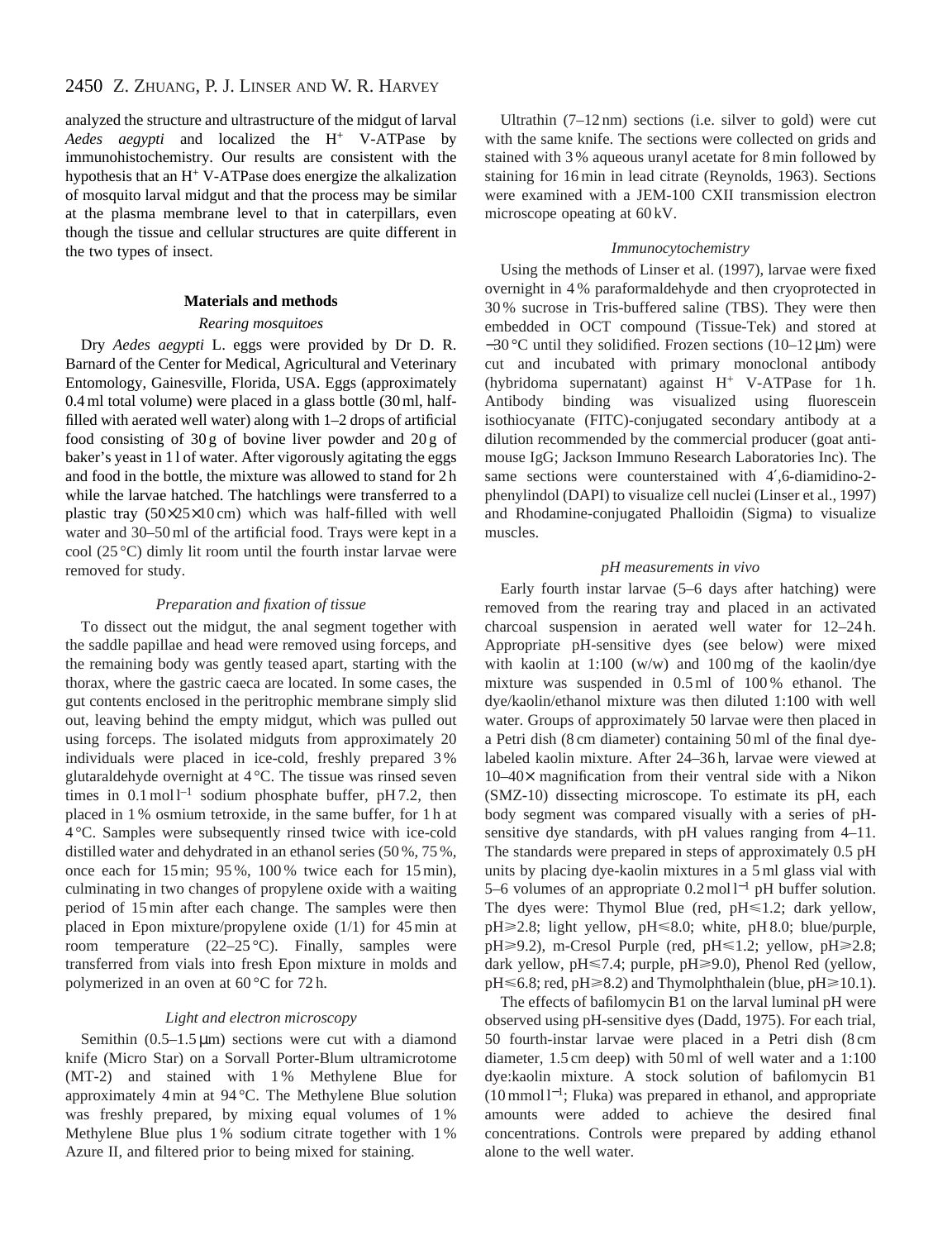# **Results**

The midgut of *Aedes aegypti* fourth instar larvae (approximately 3 mm long and 0.4 mm diameter) is divided into four parts (Fig. 1A,B); from anterior to posterior they are as follows: cardia (not shown), gastric caeca, anterior midgut and posterior midgut. The demarcation between midgut and hindgut is just anterior to the junction of the Malpighian tubules and gut. For brevity, only structures related to transport are described, although other structures are identified in the figure legends.

#### *pH profile, bafilomycin*

The overall pH profile in the midgut of a larva that had ingested Thymol Blue is shown in a low-magnification, ventral image of *Aedes aegypti* fourth instar larvae (Fig. 1C): the gastric caeca are mildly alkaline (yellow,  $pH \le 8.0$ ) the anterior midgut is highly alkaline (blue,  $pH \ge 9.2$ ) and the posterior midgut, mildly alkaline (white, pH≈8.0). Thymolphthalein, which exhibits color gradations at higher pH than Thymol Blue, confirmed Dadd's (1975) report that the gut pH exceeded 10 (not shown).

The pH of gastric caeca and anterior midgut in fourth instar mosquito larvae is normally  $\geq 9.2$ , and these parts appear red when Phenol Red is added. However, after exposure for 72 h to 10 µmol l−<sup>1</sup> bafilomycin B1, the majority of the larvae had a pH $\leq$ 9.2 in three separate experiments (Table 1).

#### *Light microscopy of epithelium*

The midgut epithelium consists of a single layer of cells with an apical brush border and an uneven basal border (Fig. 2). The brush border protrudes into the ectoperitrophic space, which is separated from the midgut contents by the peritrophic membrane. The basal margin of the cells is striated and is bounded by a basal lamina that is surrounded periodically by circular muscles which, in turn, are surrounded by longitudinal muscles. Tracheal trunks penetrate these layers, branch extensively, and terminate in end cells (not shown) that exchange oxygen and carbon dioxide directly with the epithelial cells. The large size of the cells, often >50µm tall, their arrangement in a one-cell-thick epithelium in which apical, lateral and basal plasma membrane sectors are readily identifiable, and the ease of isolating the intact midgut, all facilitate the localization of membrane transport proteins within the epithelium.

#### *Gastric caeca*

A cross section of this region shows six of the eight outpockets of the epithelium which form cavities that connect medially with the midgut lumen (Fig. 3A). Dark- and lightstaining cells are designated columnar cells and cuboidal cells, respectively. An extensive brush border is also evident (Fig. 3A). A band of dark-staining inclusion bodies is located immediately subjacent to the apical microvilli of the brush border. The basal side of the epithelial cells is lightly stained, which reflects labyrinthine infoldings of the plasma membrane that frequently penetrate the cell even to the level of the nucleus.



Fig. 1. (A) Diagram of the mosquito midgut. (B) Light micrograph of the *Aedes aegypti* fourth instar larvae midgut. After the anteriormost gastric caeca (Gc), the midgut narrows and then broadens to a tube-like 'anterior midgut' (Am), followed by the 'posterior midgut' (Pm). The midgut ends at the point where it is joined by Malpighian tubules (Mt). Scale bar, 0.5 mm. (C) Lowmagnification image of living fourth instar *Aedes aegypti* larva, showing a mildly alkaline pH in the gastric caeca, a highly alkaline pH in the anterior midgut (body segments 1–3) and a mildly alkaline pH in the posterior midgut (body segments 4–8). Thymol Blue is blue/purple in color when the pH is above 9.2. Scale bar, 0.5 mm.

#### *Anterior midgut region*

Just posterior to the gastric caeca the midgut first narrows and then widens to a straight tube (approximately 0.5 mm diameter), the anterior midgut (Fig. 1B), which can be distinguished from the posterior midgut by its relatively smaller cells (Fig. 2). The anterior midgut epithelium is a simple cylindrical wall approximately  $45 \mu m$  thick that

Table 1. *Number of* Aedes aegypti *fourth instar larvae with midgut pH >9.2 after exposure to bafilomycin B1 for 72 h*

| Trial |    | Bafilomycin B1<br>concentration<br>$(\mu$ mol $l^{-1})$ |    |
|-------|----|---------------------------------------------------------|----|
|       | N  |                                                         | 10 |
|       | 50 | 48                                                      | 10 |
|       | 50 | 49                                                      |    |
| っ     | 50 | 48                                                      |    |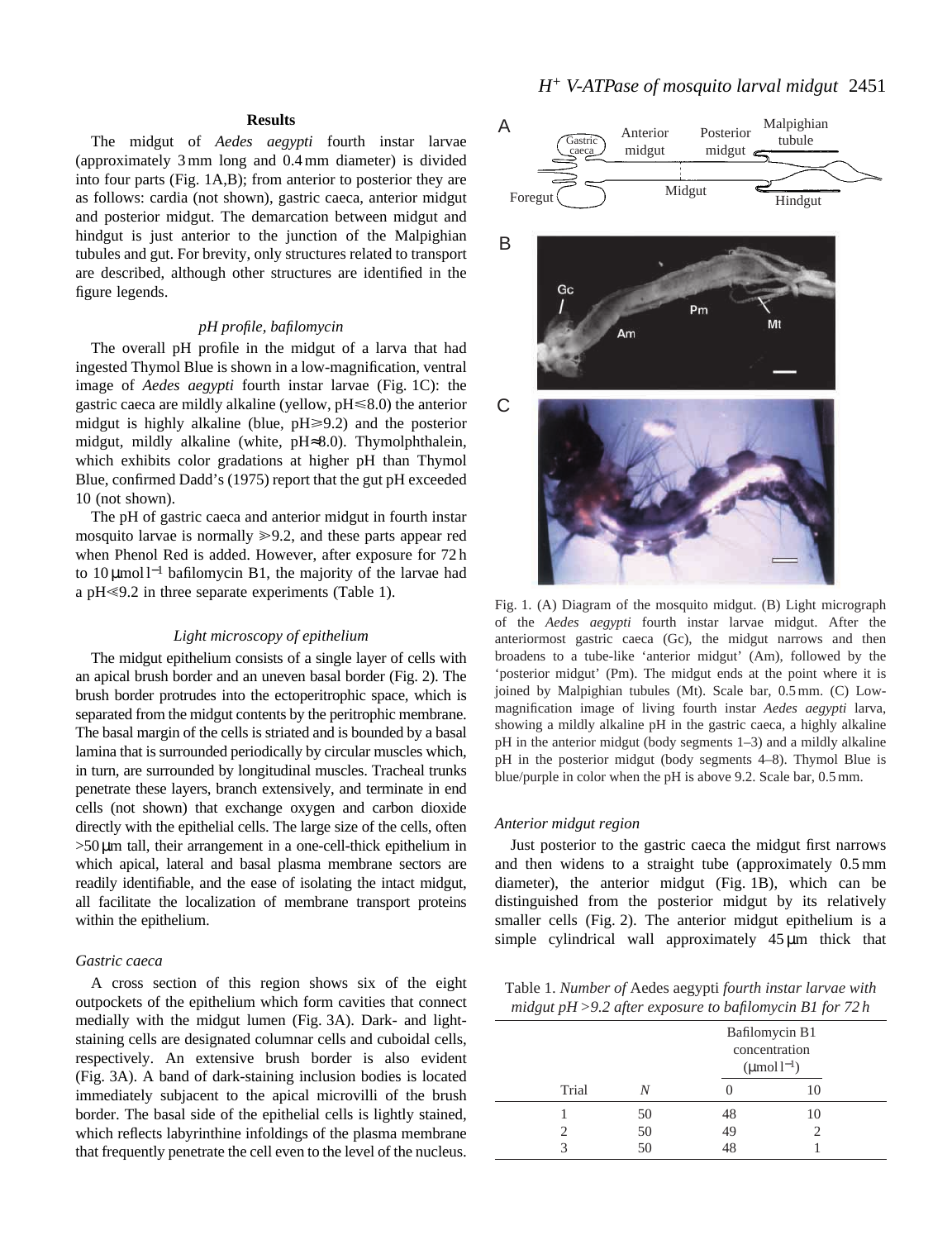







Fig. 3. Transverse sections of the gastric caeca (A), the anterior midgut (B) and the posterior midgut (C). In A, gastric caeca columnar epithelial cells bound the OP (outpockets) of the ML (midgut lumen). CU, cuboidal cells; CC, columnar cells; PM, peritrophic membrane. Scale bars, 20 µm.

(Fig. 3B). Food particles in the lumen are enclosed in a thin peritrophic membrane. Both the large columnar cells (approximately  $45 \mu m$  tall and  $30 \mu m$  wide) and the less frequent cuboidal cells have large, central nuclei (approxiamtely 15 µm diameter). There is no apical brush border and the luminal margin is smooth (Fig. 3B).

### *Posterior midgut*

A cross section of posterior midgut (Fig. 3C) shows darkly staining columnar cells, lightly stained cuboidal cells and occasional, basally located regenerative cells (not shown). The apical brush border is 5–7 µm long on these tall columnar cells, which extend further into the lumen than the cuboidal cells, rendering the luminal margin uneven.

# *Electron microscopy of major cells*

The epithelium of larval *Aedes aegypti* midgut contains numerous mitochondria-rich cells (Brown and Breton, 1996) in which particle-studded plasma membranes lie uniformly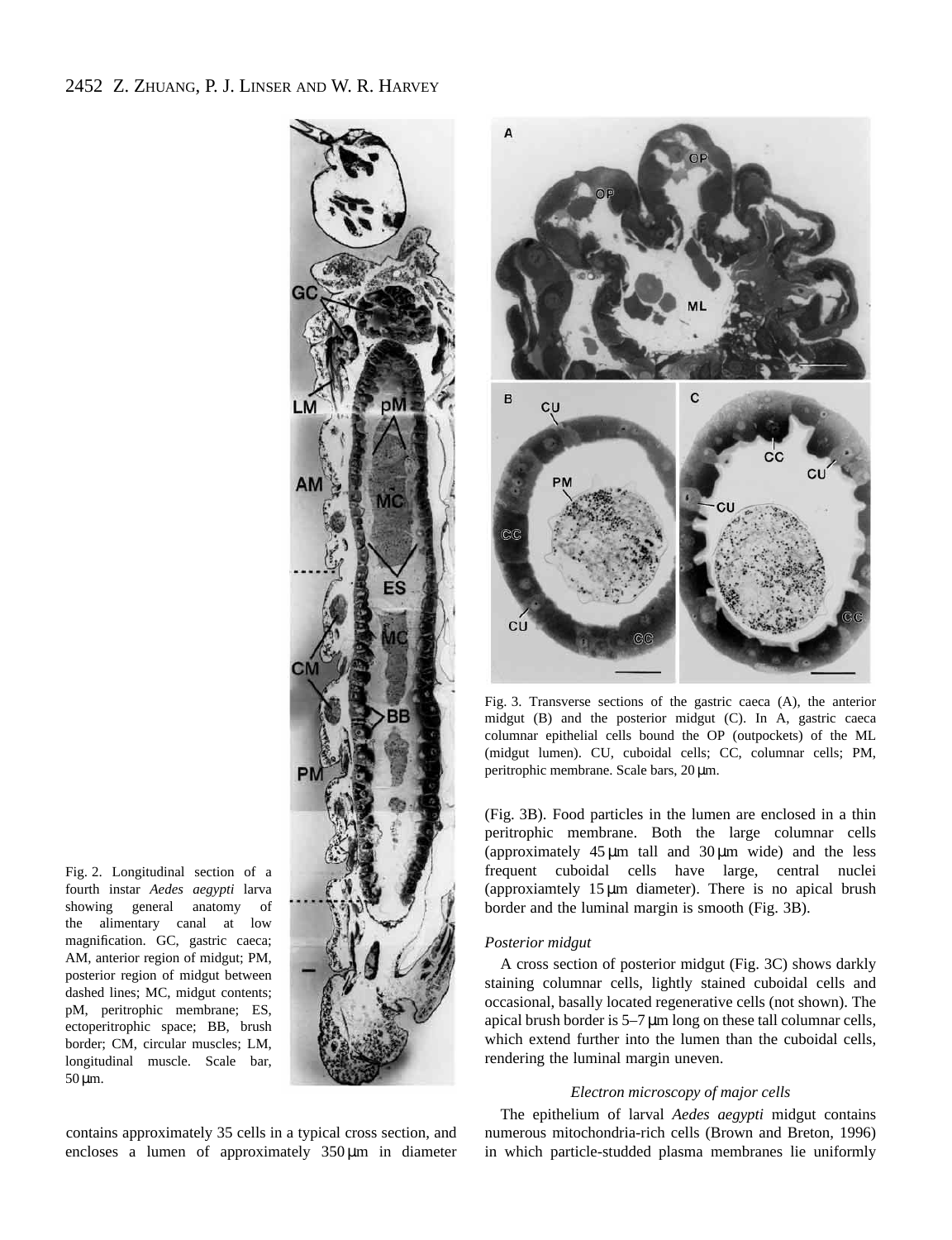

Fig. 4. Gastric caeca: electron micrograph of two epithelial cells. The lightly staining 'iontransporting cell' (on the right) has microvilli (shown in cross section) containing mitochondria. The darker staining of the resorptive or secretory cell (left), is due to the presence of extensive rough endoplasmic reticulum. Scale bar, 5 µm. The inset is a high-magnification electron micrograph of a transverse section from an ion-transporting cell (such as the cell on the right) with microvilli that contain mitochondria. Portasomes (arrowheads) are prominent on the cytoplasmic face of the membrane. Scale bar, 100 nm.

close to mitochondria. The particles are approximately 10 nm in diameter and, occasionally, can be seen to rest on a stalk approximately 10 nm in length. The epithelium also contains numerous cells in which mitochondria are numerous but are not closely associated with particle-studded membranes. There appears to be no correspondence between the columnar and cuboidal cells seen in the light micrographs and the mitochondria-rich, particle-studded cells and the other cells. It is possible that cuboidal cells are merely a stage in the development of columnar cells.

#### *Gastric caeca*

Electron micrographs from the gastric caeca of larval *Aedes aegypti* (Fig. 4) resemble those from larval *Culex pipiens* (Volkmann and Peters, 1989a,b) and earlier electron micrographs (Jones and Zeve, 1968) in that two types of cell are visible. In one cell type (Fig. 4, left) there are long, thin microvilli that do not contain mitochondria, and the cytoplasm is very electron-dense. The other cell type has long, thick, microvilli, each of which contains a mitochondrion. Moreover, there are numerous elongated mitochondria at the base of the microvilli and partially within them (Figs 4, 5). The cell shown

in Fig. 5 is strongly reminiscent of those from salt-water mosquito larvae in which mitochondria have been reported to move into and out of microvilli in response to osmotic stress (Bradley and Satir, 1981). At higher magnification, a cross section of the mitochondria-containing microvilli reveals that the plasma membranes are studded on their cytoplasmic surface with particles that are approximately 10 nm in dimeter (Fig. 4, inset); the particles are even more prominent on the cytoplasmic surface when the mitochondria-filled microvilli are shown in longitudinal section (Fig. 5, inset), where it is clear that the particles are no more than 20 nm from the mitochondria in many places.

#### *Anterior midgut*

Extensive infoldings of the basal plasma membrane penetrate almost half-way into the cells, forming parallel cisternae (Fig. 6A). Numerous mitochondria are closely associated with these basal membrane infoldings, which are studded with particles approximately 10 nm across (Fig. 6C, courtesy of Moria Cioffi). The apical microvilli are very short (approximately  $1 \mu m$  long and  $0.4 \mu m$  wide) (Fig. 6B). A tracheal cell is visible just outside the basal lamella (Fig. 6D).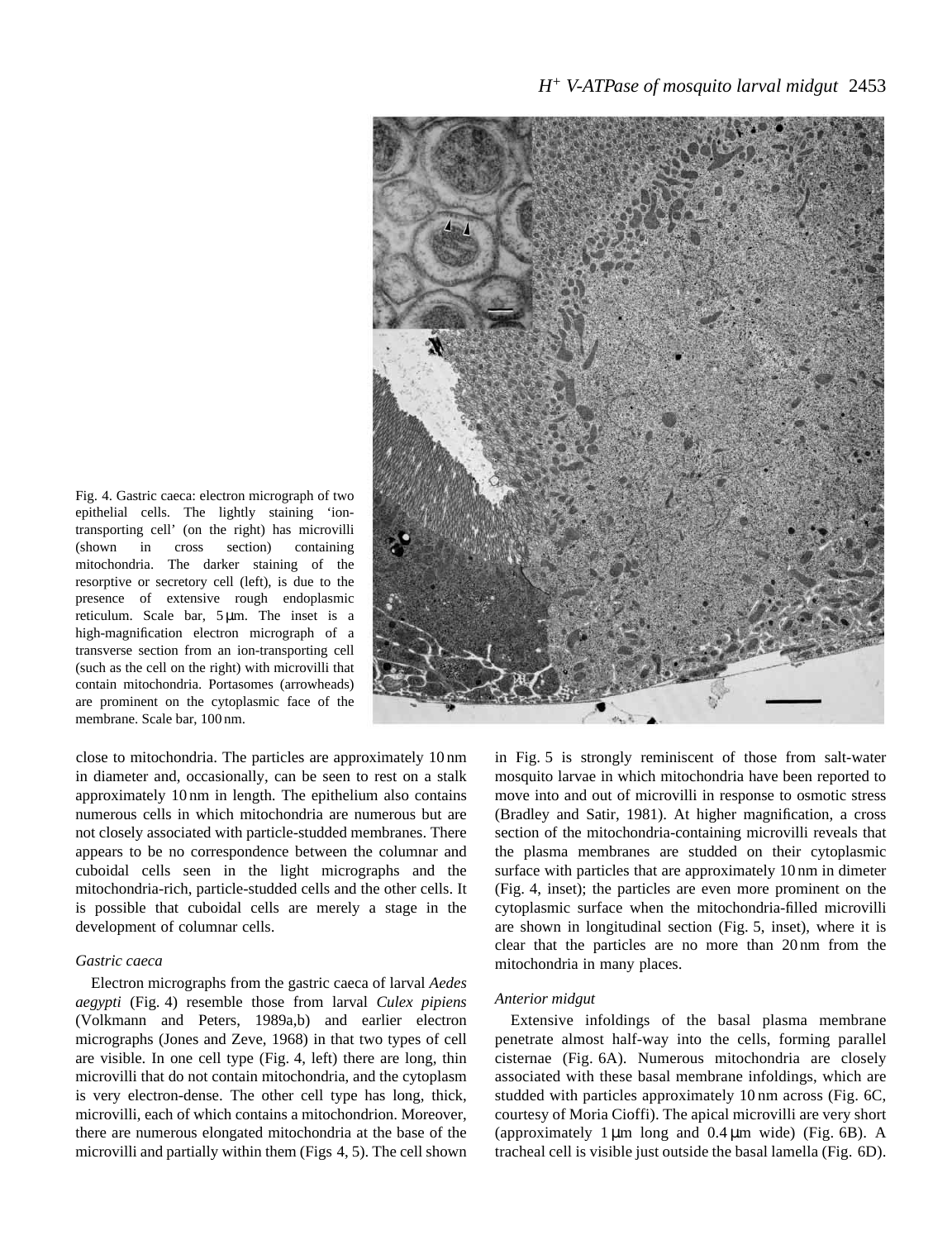

Fig. 5. Gastric caeca: electron micrograph of an epithelial cell. 'Stretched' mitochondria that have partially or totally invaded the microvilli are seen in the apical portion of this iontransporting cell. Scale bar, 2 µm. The inset is a high-magnification, longitudinal view of mitochondria within microvilli. Portasomes (arrowheads) are visible on the cytoplasmic side of the microvillar membrane. Scale bar, 100 nm.

### *Posterior midgut*

The posterior midgut cells (Fig. 7) have numerous, long, thin, apical microvilli  $(>10 \,\mu m)$  long,  $0.2 \,\mu m$  wide; Fig. 7, inset). Each microvillus is a distinct structure with no connection to adjacent microvilli and no branches along its entire length. Mitochondria are abundant in both the apical and basal regions of the posterior midgut cells. However, the apical mitochondria do not invade the microvilli which, nevertheless, appear to be heavily studded on their cytoplasmic surface with particles approximately 10 nm in diameter (Fig. 7, inset): the particles are not well-defined, perhaps because of the 'fuzzy' glycocalyx that is present on the outer side of the microvilli.

### *Electron microscopy of minor cells*

### *Regenerative cells*

These undifferentiated 'stem' cells (Hecker, 1977) are found in all three parts of the midgut. They are invariably located at the base of the epithelium and are normally enclosed between two columnar cells. They are so small (approximately  $7 \mu m$  in diameter) that they are barely visible with the light microscope. Regenerative cells are characterized by a nucleus that occupies most of the volume of the cell and a scant cytoplasm that

contains small amounts of both rough and smooth endoplasmic reticulum along with a few mitochondria (not shown).

#### *Tracheal cells*

Tracheal cells are always found on the haemolymph side of the basement membrane. The cell shown in Fig. 6D is oval in shape with a wave-like, highly electron-dense circle of chitinous cuticle along the luminal edge.

#### *Endocrine cells*

*Aedes aegypti* larval midguts presumably also contain endocrine cells, like those found in adults (Brown et al., 1985), but none was identified positively in this study.

### *Failure to detect goblet cells*

From the longitudinal sections and cross sections, we estimate that the midgut contains at least 3000 columnar and/or cuboidal cells, but no apparent goblet cells. Our observations, along with numerous older studies of larval mosquito cytoarchitecture, make it very clear that these mosquito larvae do not possess any cell type with the unique structural characteristics of the goblet cells of the larval lepidopteran midgut.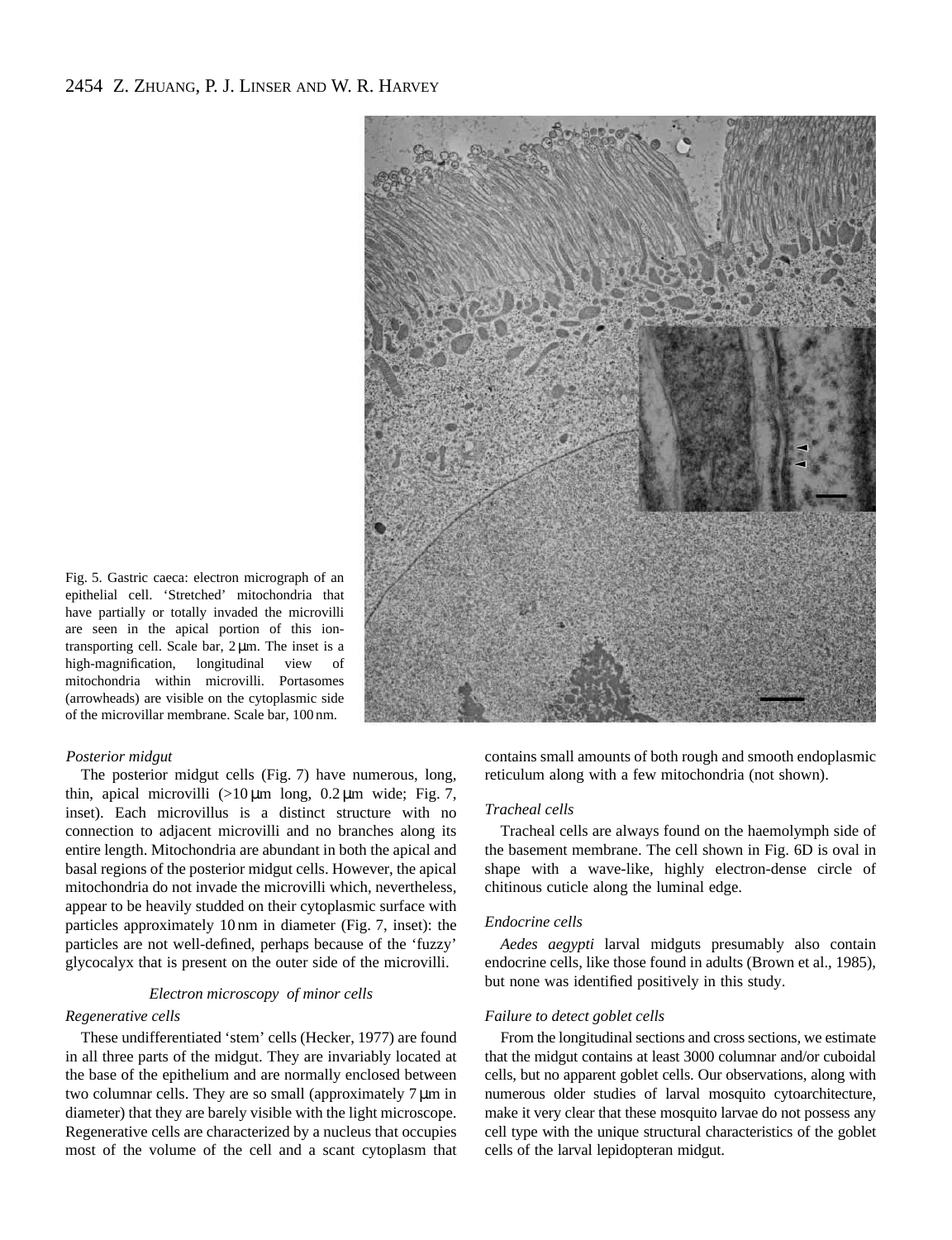

Fig. 6. Anterior midgut: electron micrographs of epithelial cell. (A) This cross section shows short, broad, apical microvilli (top). Subjacent to the microvilli is a zone of lighter electron density. Infoldings of the basal plasma membranes extend to the nucleus and are closely associated with mitochondria. Scale bar, 7  $\mu$ m. (B) A high-magnification micrograph of the apical portion of the cell, showing two short microvilli without visible portasomes. Scale bar, 100 nm. (C) A high-magnification micrograph of the basal portion of the cell. Portasomes (arrows) stud the cytoplasmic side of the infolding basal membranes. Scale bar, 100 nm. (D) A low-magnification micrograph of a tracheal cell on the haemolymph side of the basement membrane. Scale bar, 10 µm.

# *Immunofluorescence labeling of* Aedes aegypti *larval midgut*

Frozen sections  $10-12 \mu m$  thick were probed with a monoclonal antibody (mAb184-3) specific for *Manduca sexta* midgut H+ V-ATPase (U. Klein, personal communication). This antibody has been used by several investigators to localize plasma membrane  $H^+$  V-ATPase in a number of insects (e.g. Garayoa et al., 1995; Just and Walz, 1994). The antibody was used to localize the V-ATPase in sections of larval midgut. Because of the resistance of the chitin exoskeleton of the larvae to cryosectioning, isolated gut preparations produced the best structural analyses of mAb184-3 immunolocalization. Guts were sectioned both longitudinally and in cross section. Sections were counter-labeled with DAPI and Rhodamineconjugated Phalloidin to visualize the nuclei and muscles (actin), respectively. Fig. 8 shows representative results of our findings. Strong V-ATPase immunofluorescence labeling (yellow/green) was found in the apical region of most epithelial cells in the gastric caeca (Fig. 8A,D) and the apical region of many epithelial cells in posterior midgut (Fig. 8C,F). In contrast, the labeling was observed in the basal region of the

epithelial cells in anterior midgut (Fig. 8B,E). The mesh of radial and longitudinal muscle fibers that surrounds the gut tube (red, Phalloidin staining) serves as a clear marker of the hemolymph side of the epithelium (Fig. 8). Our results show that the localization of mAb184-3 labeling, and thus the presence of plasma membrane  $H^+$  V-ATPase, changes from apical membranes (gastric caeca) to basal membranes (anterior midgut) to apical membranes (posterior midgut) along the course of this continuous epithelial tube. Controls using either non-relevant primary antibodies or the complete omission of primary antibody demonstrated the staining patterns to be specific to the mAb184-3 (not shown).

#### **Discussion**

### *V-ATPases energize larval* Aedes aegypti *midgut plasma membranes*

The hypothesis that alkalizing plasma membranes of mosquito larval midguts are energized by  $H^+$  V-ATPases, is supported by five lines of evidence: (i) all eukaryotic cells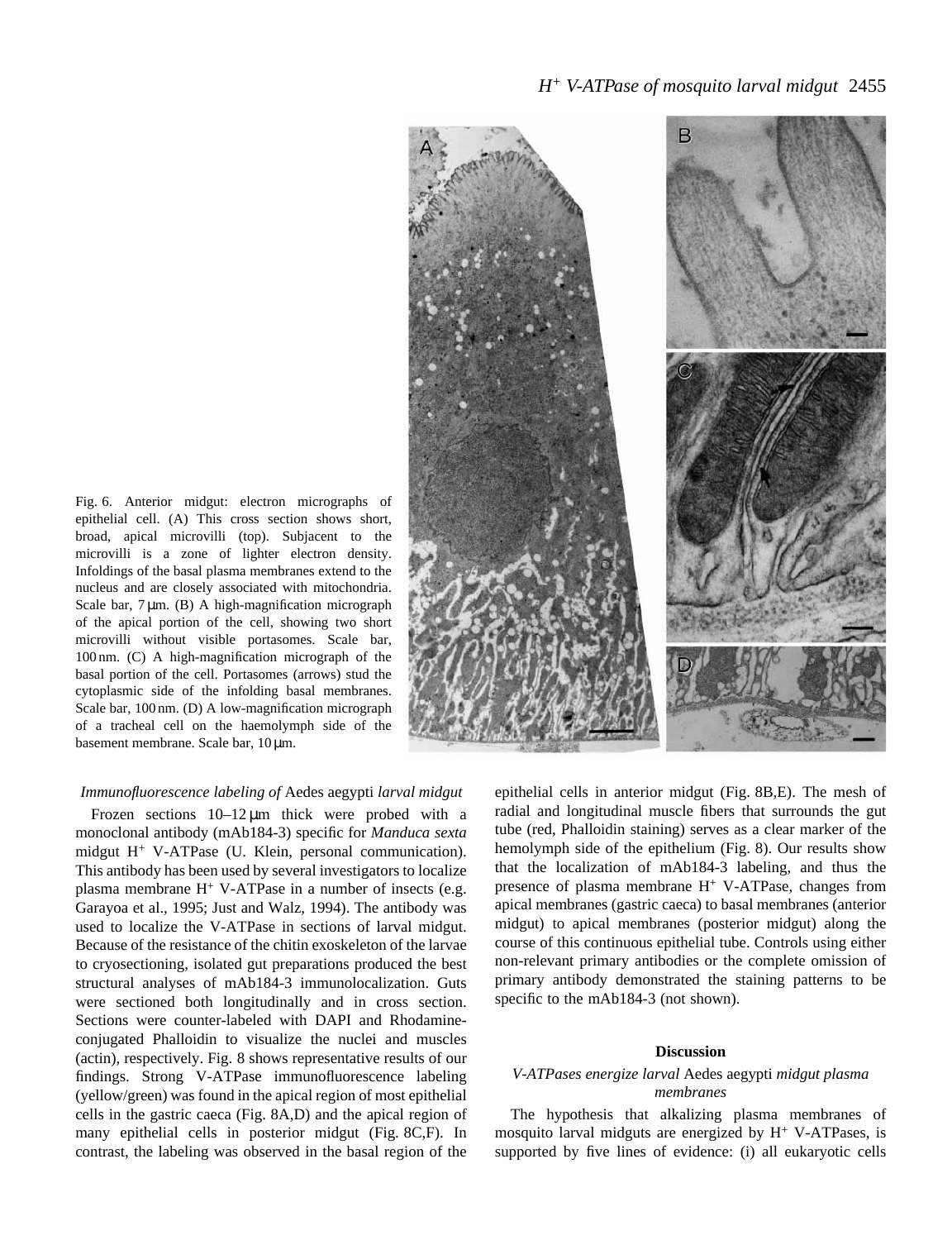2456 Z. ZHUANG, P. J. LINSER AND W. R. HARVEY



Fig. 7. Posterior midgut: low-magnification electron micrograph of an epithelial cell. Extensive, long, thin microvilli appear wave-like rather than perfectly straight. A section cannot therefore go longitudinally through the entire length of all microvilli, resulting in a large amount of circular-to-oval profiles found on the luminal side. 'Stack' and simple 'whorl' rough endoplasmic reticulum is visible in the cytoplasm. Mitochondria are located on both the apical and basal sides of the cell. Scale bar,  $5 \mu m$ . The inset is a high-magnification view of the apical microvilli showing a 'fuzzy' glycocalax coat on its outer side. Putative portasomes (arrowheads) are seen on the cytoplasmic side of the membrane. Scale bar, 100 nm.

express V-ATPases; (ii) larval midgut alkalization is inhibited by bafilomycin; (iii) antibody to V-ATPase subunit E immunolabels the apical region of gastric caeca, the basal region of anterior midgut and the apical region of posterior midgut; (iv) portasomes colocalize with the immunolabeling; and (v) the immunolabeled, portasome-studded membranes are hyperpolarized.

### *All eukaryotic cells have V-ATPases*

The ubiquitous distribution of V-ATPases in endomembranes of all eukaryotic cells is well known (for reviews see Stevens and Forgac, 1997; Nelson and Harvey, 1999). V-ATPase subunits A and c have been cloned from *Aedes aegypti* larval midgut (Gill et al., 1998). How are the plasma membranes that are responsible for alkalization of larval mosquito midgut energized by V-ATPases?

### Aedes aegypti *midgut alkalization is inhibited by bafilomycin*

Phenol Red color changes indicate that the pH, which is normally  $>8$  in gastric caeca and  $>10.5$  in anterior midgut, falls to  $\langle 8 \rangle$  in both regions after prolonged exposure to  $10 \mu M$ bafilomycin (Table 1 and unpublished observations). The pH drops much more quickly following inhibition of cellular respiration by lack of oxygen, cooling or chloroform (Dadd, 1976) than it does in response to bafilomycin. The delay in response to bafilomycin probably reflects the time required for this hydrophobic molecule to reach its intramembrane binding site, which may be on the approx. 100 kDa subunit (for a review, see Dröse and Altendorf, 1997). The cryptic binding site and partitioning of bafilomycin into other membrane lipids probably account for the micromolar concentrations required to inhibit V-ATPase *in vivo* compared with the nanomolar concentrations that suffice to inhibit the purified enzyme. Similar high concentrations of bafilomycin are required to inhibit V-ATPase-mediated processes in frog skin (Klein et al., 1997) and caterpillar (*Manduca sexta*) midgut (Schirmanns and Zeiske, 1994).

### *Antibody to V-ATPase labels specific plasma membranes*

Immunolabeling with antibody to V-ATPase (mAb184-3) was restricted to the apical regions of gastric caeca (Fig. 8A,D), basal regions of anterior midgut (Fig. 8B,E) and apical regions of posterior midgut (Fig. 8C,F). In each case, the broad area of labeling corresponds approximately to the area occupied by microvilli or basal infoldings of respective plasma membranes, as defined by the electron microscopy.

mAb184-3 is a monoclonal antibody that was generated against highly purified V-ATPase holoenzyme from *M. sexta* larval midgut (U. Klein, personal communication). This antibody has been used to identify V-ATPase in many tissues, including the salivary glands of cockroaches (*Periplaneta americana*) (Just and Walz, 1994), the Malpighian tubules of ants (*Formica polyctena*) (Garayoa et al., 1995), the salivary glands of *Aedes aegypti* (M. G. Novak and J. Ribeiro, personal communication) and the hindgut of the locust (*Schistocerca gregalia*) (U. Klein, personal communication) as well as the goblet cells of larval *Manduca sexta*. The antibody should be useful in the future to affinity-purify V-ATPase protein from *Aedes Aegypti* larvae, facilitating further characterization of the mosquito enzyme.

#### *Portasomes colocalize with immunolabeling*

In numerous cases where electrophysiology and histochemistry have identified plasma membranes that are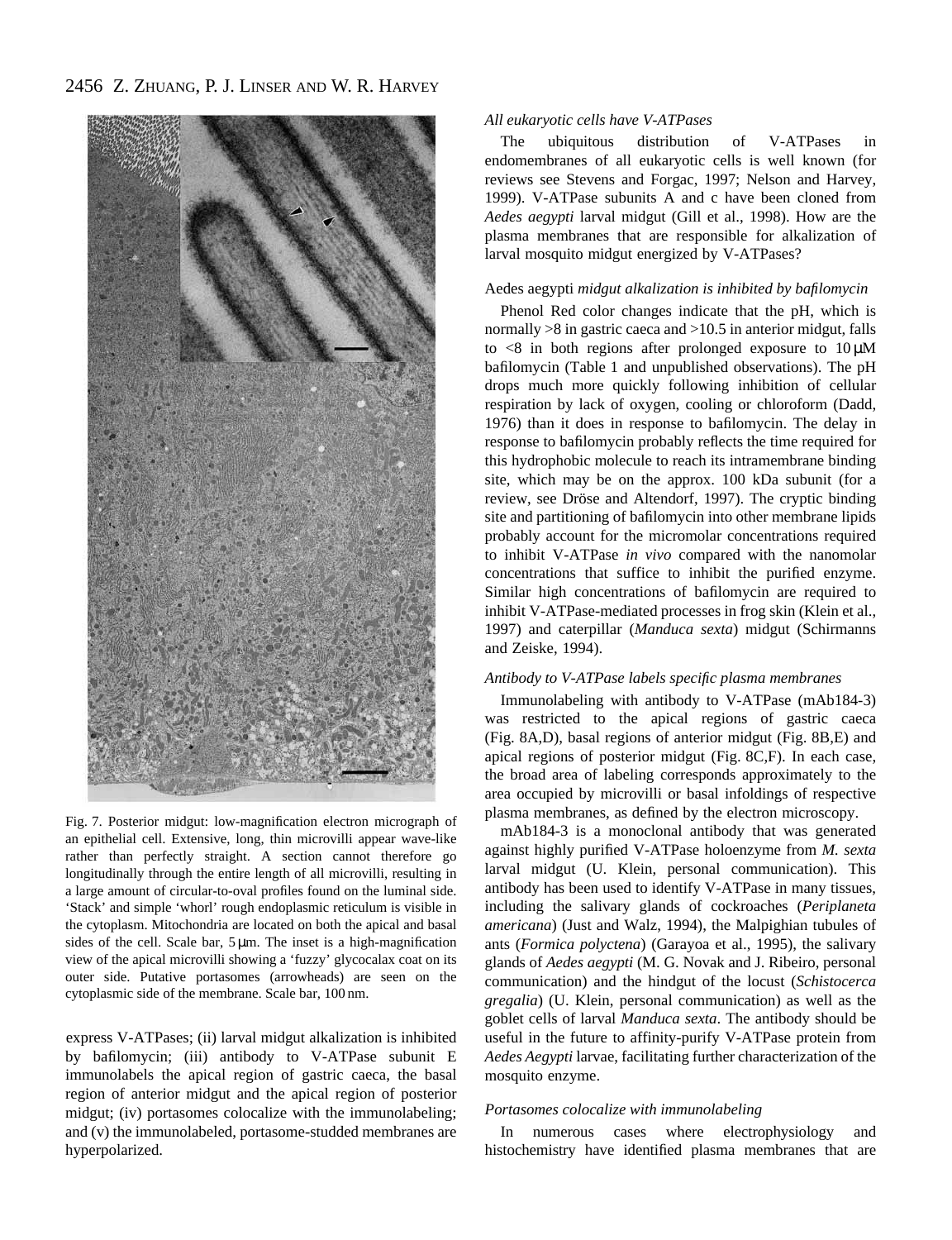# *H* 2457 *<sup>+</sup> V-ATPase of mosquito larval midgut*



Fig. 8. Immunolocalization of V-ATPase using monclonal antibody 184-3 (yellow/green) contrasted with DAPI labeling of nuclei (blue) and Phalloidin labeling of muscles (red) (A–C). Higher magnifications are shown monochromatically (FITC, green) with slight red bleed-through (D–F). The V-ATPase antibody specifically labeled the apical side (facing the lumen, L) of most epithelial cells in the gastric caeca (A,D); it labeled the basal side (away from the lumen) of cells in anterior midgut (B,E), and it labeled the apical side of cells in posterior midgut (C,F). The basket of longitudinal and radial muscles that surrounds the full extent of the midgut is demonstrated by the periodic rhodamine (red) staining of the basal side of the epithelium. Scale bars,  $20 \text{ µm}$ .

energized by H+ V-ATPases, their cytoplasmic faces have been studded with stalked particles approximately 10 nm in length (Gupta and Berridge, 1966; Anderson and Harvey, 1966) known as 'portasomes' (i.e. transport bodies; for a review, see Harvey, 1992). Portasomes were used as markers to isolate pure goblet cell apical membranes (Cioffi and Wolfersberger, 1983; Harvey et al., 1983) from which midgut V-ATPase was subsequently solubilized (Schweikl et al., 1989). In a few cases, biochemical and immunohistochemical studies have confirmed that portasomes are  $V_1$  sectors of the V-ATPase (e.g. Gräf et al., 1996). Most recently, six dense areas (presumably the three A and three B subunits) surrounding a central dense area have been visualized directly in electron micrographs of isolated portasomes (Rademacher et al., 1999), showing that portasomes do indeed correspond to  $V_1$  particles.

Particles are present on specific plasma membranes in all three midgut regions. The particles are spheres approximately 10 nm in diameter and are connected by roughly 10 nm long stalks to the membranes. The pattern of distribution of these particles observed in the electron micrographs corresponds exactly to the pattern of labeling by the antibody to V-ATPase. Thus, the particles on the apical plasma membrane colocalize with apical immunofluorescence in gastric caeca (compare Fig. 8A with insets of Figs 4, 5). The particles on the basal plasma membrane colocalize with basal immunofluorescence in the anterior midgut (compare Figs 8B, 6C). Finally, the particles on the apical plasma membrane colocalize with apical immunofluorescence in the posterior midgut (compare Figs 8C, Fig. 7 inset). Moreover, the particle density on each of the three plasma membrane sectors is high enough to account for the observed immunolabeling. Endomembranes, in which ATPase particle density is lower, are not characteristically visualized by antibodies to V-ATPase subunits. Clearly, the particles studding the mosquito membranes are portasomes, implying that they are  $V_1$  ATPase sectors.

# *The immunolabeled, portasome-studded membranes are hyperpolarized*

The basal plasma membrane in anterior midgut and the apical plasma membrane in posterior midgut are hyperpolarized (Clark et al., 1999). These are precisely the membrane sectors that are immunolabeled with the V-ATPase mAb184-3 and are portasome-studded. Hyperpolarization of these membrane sectors is to be expected, since V-ATPases always extrude protons from cells and are electrogenic. Clark et al. (1999) did not study the gastric caeca but, on the basis of immunolabeling and portasome-studding, one can predict that their apical membranes will be hyperpolarized in this midgut region.

## *Consistency of evidence for plasma membrane V-ATPase in mosquito larvae*

Taken separately, the arguments for V-ATPase energization of mosquito larval midgut have some shortcomings. The immunolabeling by antibody to V-ATPase might be an artifact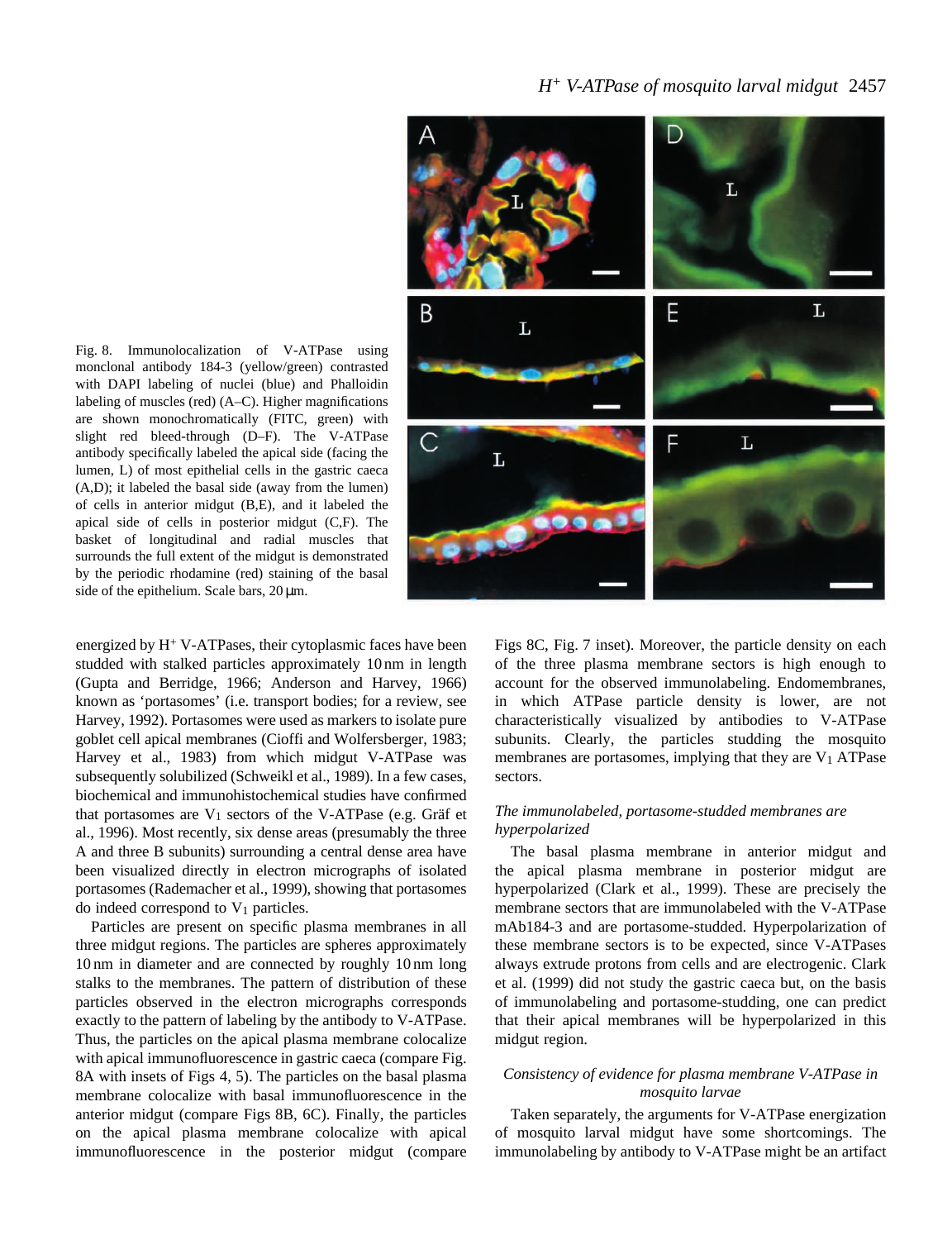# 2458 Z. ZHUANG, P. J. LINSER AND W. R. HARVEY

due to an epitope shared between this enzyme and a different protein. The particles on specific membranes might be other large proteins that happen to be of the same size and shape as portasomes. The hyperpolarizations reported by Clark et al. (1999) decay with time and require 5-hydroxytryptamine to be restored. However, taken together, the arguments are convincing. It is highly unlikely that, in three midgut regions, labeling and particles would colocalize by chance and that in two of the regions hyperpolarization would colocalize as well.

### *Alkalinity and midgut function*

The region in mosquito larval midgut that most resembles the caterpillar midgut is the gastric caeca. Not only are the apical membranes immunolabeled and portasome-studded, but the eight caecal chambers in mosquito midguts may be the functional equivalent of the goblet cavities of caterpillar midguts. In that case, the mildly alkaline pH in gastric caeca is puzzling, since the machinery for extreme alkalization would appear to be present. Perhaps alkali secreted by the gastric caeca is titrated by tannic acid from ingested plant detritus. When the titration is complete, the pH could rise to values near 11 in the next section, i.e. the anterior midgut, where tannins could be broken down. Then, in posterior midgut, where tannins would now be absent, nutrient absorption could proceed in the mildly alkaline environment (Fig. 1C). However, the larva of Fig. 1C was fed on a yeast diet, which is low in tannins, and then starved by feeding kaolin, and yet the gastric caecal pH remained mildly alkaline. Another possibility was suggested by Volkmann and Peters (1989b), who proposed that fluid flows from posterior midgut to gastric caeca in the ectoperitrophic space, increasing caecal  $[K^+]$  while rendering caecal pH mildly alkaline. This seems unlikely because the peritrophic membrane (in caterpillars) is freely permeable to small solutes (Gringorten et al., 1993).

#### *Lumen alkalization by basally localized V-ATPase*

Maximal alkalization takes place in anterior midgut, where ATPase is located basally. This unexpected finding demonstrates that an apical localization is not necessary for alkalization of the lumen. Upon reflection, a basal localization would be expected intuitively for lumen alkalization, because a basal ATPase would pump protons out of cells and away from the lumen; a basal localization of V-ATPase is well known in B cells of rat kidney (Brown et al., 1992). By contrast lumen alkalinization by the apically located V-ATPase in caterpillar (*Manduca sexta*) midgut goblet cells is counterintuitive; protons are pumped towards the lumen, hyperpolarizing the apical membrane to −240 mV, which drives  $K^+$  to the lumen *via* an apical, electrophoretic  $K^+/2H^+$ antiporter (Wieczorek et al., 1991; Azuma et al., 1995) and/or an apical amino-acid-gated, OH<sup>−</sup> channel (D. H. Feldman, W. R. Harvey and B. R. Stevens, in preparation).

# *V-ATPase energization of nutrient uptake in posterior midgut*

The V-ATPase is localized apically in posterior midgut by immunolabeling, portasome-studding and hyperpolarization, but the apical membrane is not associated with mitochondria (Fig. 9 inset). The apical microvilli are long and of the absorptive type (Cioffi, 1979). The simplest hypothesis is that the V-ATPase hyperpolarizes the apical membrane and that  $K^+$ is cotransported with amino acids, from lumen to cell. The presence of absorptive microvilli in posterior midgut is consistent with Wigglesworth's (1942) observation that, after *Aedes aegypti* larvae had been fed glucose or starch and casein, the posterior midgut was a major site for absorption and storage of glycogen. By contrast, the short, broad microvilli of the anterior midgut are not adapted for nutrient uptake, and the mitochondria-filled microvilli in certain gastric caecal cells are better-adapted for  $K^+$  secretion than for amino acid absorption.

#### *Goblet cells are not necessary for alkalization*

Alkalization in mosquito larvae occurs in the absence of goblet cells. In contrast to caterpillar (*Manduca sexta*) midgut, where the ratio of columnar cells to goblet cells is approximately 2:1, no goblet cells were observed among the more than 3,000 cells that make up the midgut. How such a large pH gradient (luminal pH 11, cell pH 7) can be produced across the mosquito plasma membrane presents a challenge.

### *Do V-ATPases energize plasma membranes in all freshwater animals?*

Wieczorek and Harvey (1995) have suggested that  $Na^{+}/K^{+}$ P-ATPases are widely distributed on basolateral membranes of animal epithelia because that membrane faces the infamously constant 'internal environment' of Claude Bernard (1878/79), whereas H<sup>+</sup> V-ATPases are distributed in vacuoles of cells and apical (luminal) membranes of epithelia, because the 'external environment' is not constant. All freshwater animals live in an external environment that is Na<sup>+</sup>-poor and osmotically hostile. H+ V-ATPases are able to deal with this hostile environment by hyperpolarizing the apical membrane that drives  $Na<sup>+</sup>$  into the cells. Like *Aedes aegypti* larval midgut, crab (*Eriocheir sirensis*) gills (Onken and Putzenlechner, 1995) and clam (*Urio complaratus*) mantle (Hudson, 1993), the osmotically active membranes of virtually all freshwater animals may be energized by H<sup>+</sup> V-ATPases. The osmotically challenged membranes should then be sensitive to bafilomycin, immunolabeled with V-ATPase antibodies, studded with portasomes and hyperpolarized.

This work was supported in part by NIH research grant RO1 AI 22444. We thank Dr Moira Cioffi for the electron micrograph of anterior midgut and Dr Ulla Klein for the hybridoma cells that were used to produce monoclonal antibodies and for helpful suggestions that were incorporated into the manuscript.

#### **References**

**Anderson, E. and Harvey, W. R.** (1966). Active transport by the Cecropia midgut. II. Fine structure of the midgut epithelium. *J. Cell Biol.* **31**, 107–134.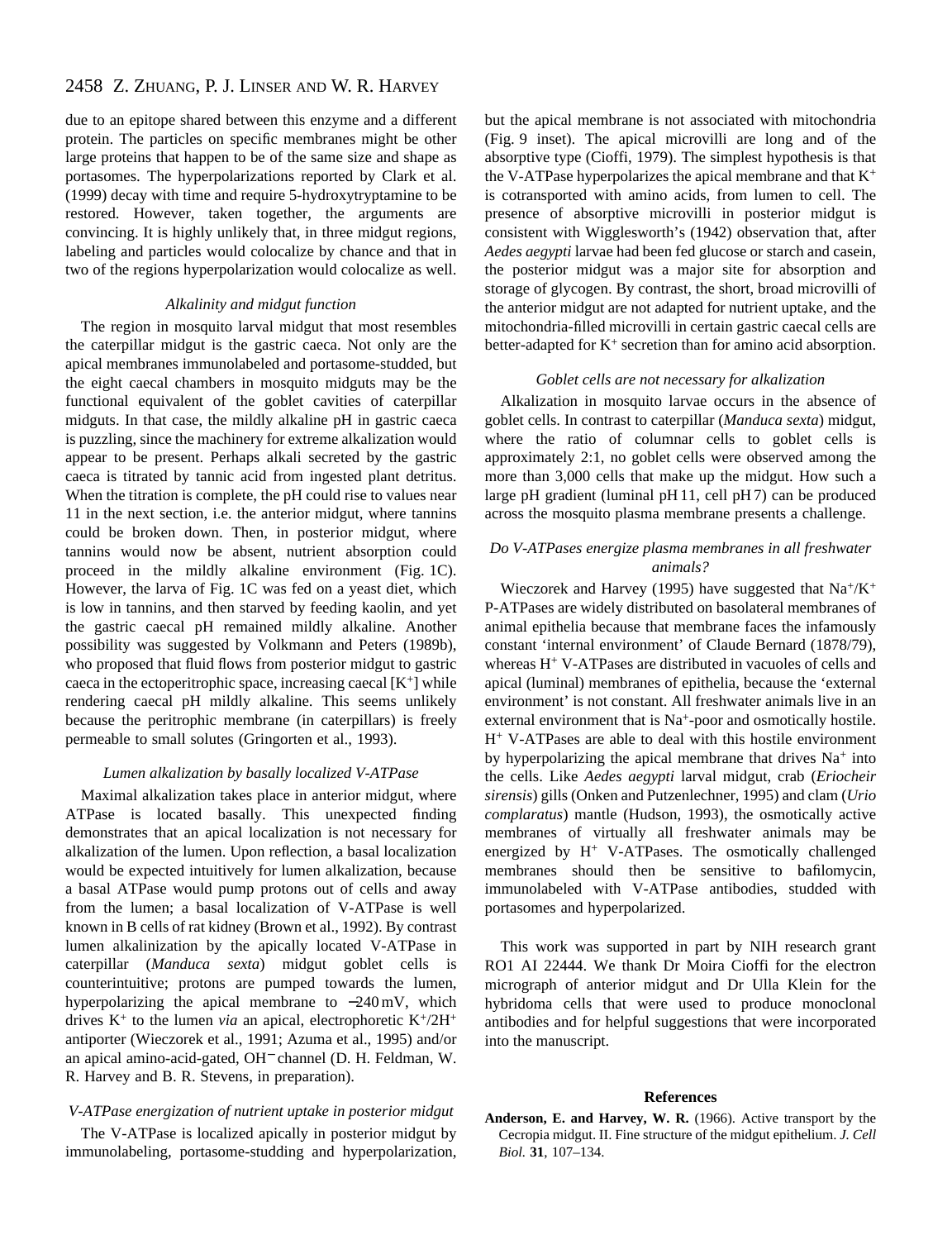- **Azuma, M., Harvey, W. R. and Wieczorek, H.** (1995). Stoichiometry of  $K^+/H^+$  antiport helps to explain extracellular pH 11 in a model epithelium. *FEBS Lett.* **361**, 53–156.
- **Berenbaum, M.** (1980). Adaptive significance of midgut pH in larval Lepidoptera. *Am. Nat.* **115**, 138–146.
- **Bernard, C.** (1878/79). *Leçons sur les Phénomènes de la Vie Communs aux Animaux et aux Végétaux*. Baillere: Paris. In *Selected Readings in the History of Physiology* (translated by J. F. Fulton). Springfield, IL: Charles C. Thomas.
- **Bradley, T. J. and Satir, P.** (1981). 5-Hydroxytryptamine-stimulated mitochondrial movement and microvillar growth in the lower Malpighian tubule of the insect, *Rhodnius prolixus. J. Cell Sci.* **49**, 139–161.
- Brown, D. and Breton, S. (1996). Mitochondria-rich, protonsecreting epithelial cells. *J. Exp. Biol*. **199**, 2345–2358.
- **Brown, D., Sabolic, I. and Gluck, S.** (1992). Polarized targeting of H<sup>+</sup> V-ATPase in kidney epithelial cells. *J. Exp. Biol*. **172**, 231–243.
- **Brown, M. R., Raikhel, A. S. and Lea, A. O.** (1985). Ultrastructure of midgut endocrine cells in the adult mosquito *Aedes aegypti. Tissue Cell* **17**, 709–721.
- **Castagna, M., Shayakul, C., Trotti, D., Sacchi, V. F., Harvey, W. R. and Hediger, M. A.** (1998). Expression cloning and characterization of KAAT1, a potassium-coupled amino acid cotransporter. *Proc. Natl. Acad. Sci. USA* **95**, 5395–5400.
- **Cioffi, M.** (1979). The morphology and fine structure of the larval midgut of a moth (*Manduca sexta*) in relation to active ion transport. *Tissue Cell* **11**, 467–479.
- **Cioffi, M.** (1984). Comparative ultrastructure of arthropod transporting epithelia. *Am. Zool*. **24**, 139–156.
- **Cioffi, M. and Wolfersberger, M. G.** (1983). Isolation of separate apical, lateral and basal plasma membrane from cells of an insect epithelium. A procedure based on tissue organization and ultrastructure. *Tissue Cell* **15**, 781–803.
- **Clark, T. M., Koch, A. and Moffett, D. F.** (1999). The anterior and posterior 'stomach' regions of larval *Aedes aegypti* midgut: regional specialization of ion transport and stimulation by 5 hydroxytryptamine. *J. Exp. Biol*. **202**, 247–252.
- **Dadd, R. H.** (1975). Alkalinity within the midgut of mosquito larvae with alkaline-active digestive enzymes. *J. Insect Physiol*. **21**, 1847–1853.
- **Dadd, R. H.** (1976). Loss of midgut alkalinity in chilled or narcotized mosquito larvae. *Ann. Ent. Soc. Am.* **69**, 248–254.
- **Dow, J. A. T.** (1984). Extremely high pH in biological systems: a model for carbonate transport. *Am. J. Physiol*. **246**, R633–R635.
- **Dow, J. A. T. and Peacock, J. M.** (1989). Microelectrode evidence for the electric isolation of goblet cell cavities in *Manduca sexta* middle midgut. *J. Exp. Biol.* **143**, 101–114.
- **Dröse, S. and Altendorf, K.** (1997). Bafilomycins and concanamycins as inhibitors of V-ATPases and P-ATPases. *J. Exp. Biol*. **200**, 1–8.
- **Garayoa, M., Villaro, A. C., Klein, U., Zimmermann, B., Montuenga, L. M. and Sesma, P.** (1995). Immunocytochemical localization of a vacuolar-type ATPase in Malpighian tubules of the ant *Formica polyctena*. *Cell Tissue Res*. **282**, 343–350.
- **Gill, S. S., Chu, P. B., Smethurst, P., Pietrantonio, P. V. and Ross, L. S.** (1998). Isolation of the V-ATPase A and c subunit cDNAs from mosquito midgut and Malpighian tubules. *Arch. Insect Biochem. Physiol*. **37**, 80–90.
- **Gräf, R., Harvey, W. R. and Wieczorek, H.** (1996). Purification and properties of a cytosolic V1-ATPase. *J. Biol. Chem.* **271**, 20908–20913.
- **Gringorten, J. L., Crawford, D. N. and Harvey, W. R.** (1993). High pH in the ectoperitrophic space of the larval lepidopteran midgut. *J. Exp. Biol.* **183**, 353–359.
- **Gupta, B. L. and Berridge, M. J.** (1966). A coat of repeating subunits on the cytoplasmic surface of the plasma membrane in the rectal papillae of the blowfly, *Calliphora erythrocephala* (Meig.), studied *in situ* by electron microscopy. *J. Cell Biol*. **29**, 376–382.
- **Harvey, W. R.** (1992). Physiology of V-ATPases. *J. Exp. Biol*. **172**,  $1 - 17$
- **Harvey, W. R., Cioffi, M., Dow, J. A. T. and Wolfersberger, M. G.** (1983). Potassium ion transport ATPase in insect epithelia. *J. Exp. Biol*. **106**, 91–117.
- **Harvey, W. R. and Wieczorek, H.** (1997). Animal plasma membrane energization by chemiosmotic H<sup>+</sup> V-ATPases. *J. Exp. Biol*. **200**, 203–216.
- **Hecker, H.** (1977). Structure and function of midgut epithelial cells in *Culicidae* mosquitoes (Insect, Diptera). *Cell Tissue Res*. **184**, 321–341.
- **Hudson, R. L.** (1993). Bafilomycin-sensitive acid secretion by mantle epithelium of the freshwater clam, *Unio complanatus*. *Am. J. Physiol*. **264**, R946–R951.
- **Jones, J. C. and Zeve, V. H.** (1968). The fine structure of the gastric caeca of *Aedes aegypti*. *J. Insect Physiol*. **14**, 1567–1575.
- **Just, F. and Walz, B.** (1994). Immunocytochemical localization of  $Na^{+}/K^{+}$ -ATPase and V-H<sup>+</sup>-ATPase in the salivary glands of the cockroach, *Periplaneta americana. Cell Tissue Res*. **278**, 161–170.
- **Klein, U., Timme, M., Zeiske, W. and Ehrenfeld, J.** (1997). The H<sup>+</sup> pump in frog skin (*Rana esculenta*): identification and localization of a V-ATPase. *J. Membr. Biol*. **157**, 117–126.
- **Linser, P. J., Schlosshauer, B., Galileo, D. S., Buzzi, W. R. and Lewis, R.** (1997). Late proliferation of retinal Muller cell progenitors facilitates preferential targeting with retroviral vectors *in vitro*. *Dev. Genet.* **20**, 186–196.
- **Nelson, N. and Harvey, W. R.** (1999). Vacuolar and plasma membrane V-ATPases. *Physiol. Rev.* **79** ( in press).
- **Onken, H. and Putzenlechner, M.** (1995). A V-ATPase drives active, electrogenic and Na+-independent Cl<sup>−</sup> absorption across the gills of *Eriocheir sinensis*. *J. Exp. Biol*. **198**, 767–774.
- **Radermacher, M., Ruis, T., Harvey, W. R., Wieczorek, H. and Grüber, G.** (1999). Molecular architecture of *Manduca sexta* midgut V1ATPase visualized by electron microscopy. *FEBS Lett.* (in press).
- **Reynolds, E. S.** (1963). The use of lead citrate at high pH as an electron opaque stain in electron microscopy. *J. Cell Biol*. **17**, 208–212.
- **Schirmanns, K. and Zeiske, W.** (1994). An investigation of the midgut K<sup>+</sup> pump of the tobacco hornworm (*Manduca sexta*) using specific inhibitors and amphotericin B. *J. Exp. Biol*. **188**, 191–204.
- **Schweikl, H., Klein, U., Schindlbeck, M. and Wieczorek, H.** (1989). A vacuolar-type ATPase, partially purified from potassium transporting plasma membranes of tobacco hornworm midgut. *J. Biol. Chem.* **264**, 11136–111142.
- **Stevens, T. H. and Forgac, M.** (1997). Structure, function and regulation of the vacuolar (H+)-ATPase. *Annu. Rev. Cell Dev. Biol*. **13**, 779–808.
- **Volkmann, A. and Peters, W.** (1989a). Investigation on the midgut caeca of mosquito larva. I. Fine structure. *Tissue Cell* **21**, 243–251.
- **Volkmann, A. and Peters, W.** (1989b). Investigation on the midgut caeca of mosquito larva.II. Functional aspects. *Tissue Cell* **21**, 253–261.